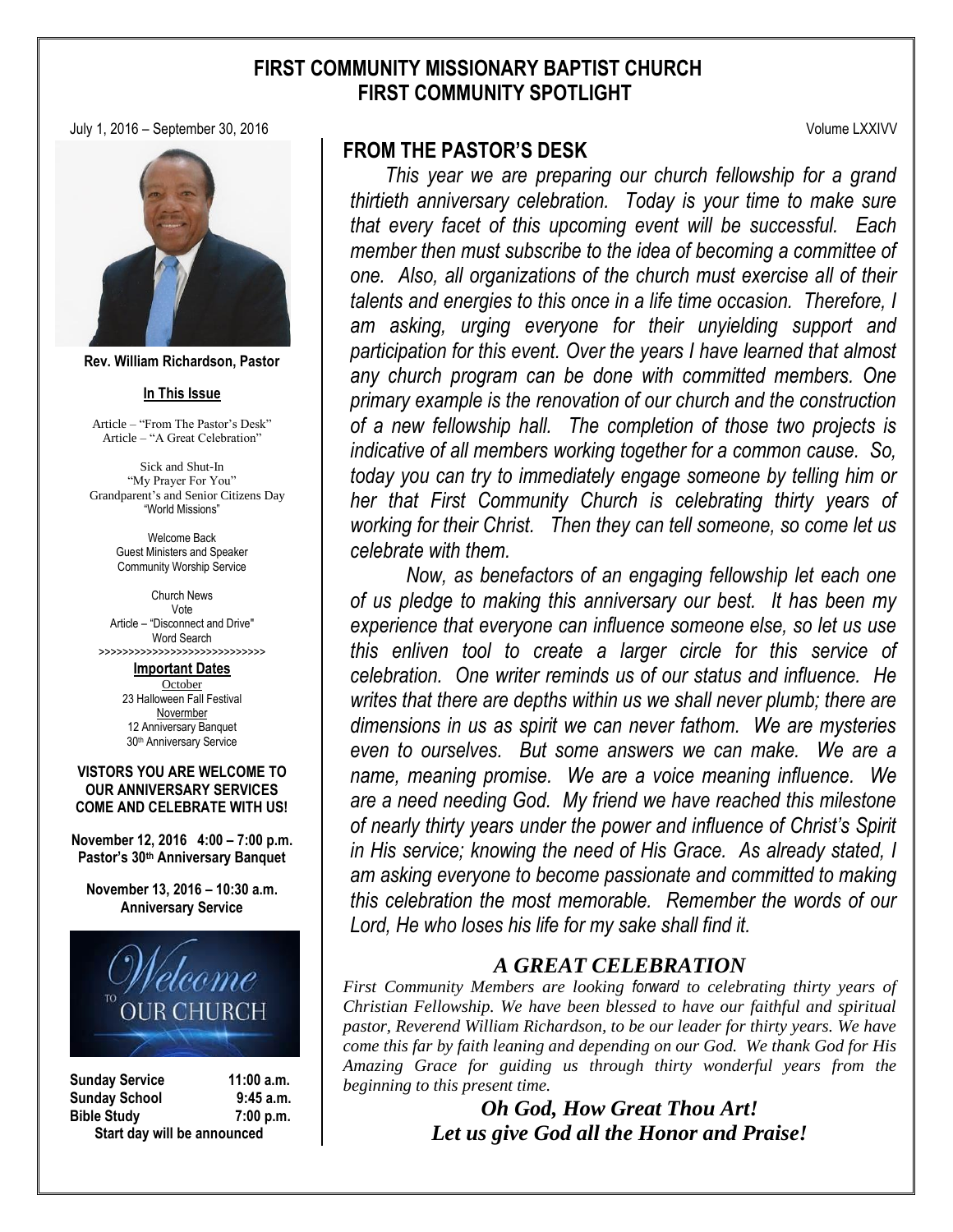# **SICK AND SHUT-IN**



 **My Prayer For You** I pray health and healing for you. May God heal any sickness you have, physical, mental, or spiritual. And may He give you good health, energy, and joy today!

**Sister Torenda Duff Sister Esther Jeffries Sister Mary McCauley Sister Katie Roberson Brother Henry Whitted Sister Geraldine Wilson Brother James Wilson**

# **Grandparent's and Senior Citizens' Day September 11, 2016**

 $\label{prop:main}$ 

| "Prayer of Thanksgiving for Grandparents/Elders" |  |
|--------------------------------------------------|--|

| "INFLUENCING GRANDCHILDREN" |  |
|-----------------------------|--|

Recognition of **Grandparents & Senior Citizens'** We wish you lots of love, happiness and joy! Cupcakes, lemonade and tea were served following the service.



All of us are ambassadors of Christ. When an ambassador goes to another country, everything he says and does, what he wears, how he eats, and the gestures he makes-all are reflective of the country he represents. Thinking of ourselves as ambassadors of our heavenly country and the God we are meant to represent, how are we doing in regard to the following:

1. What we wear. Do our clothing choices honor God? Or do we dress in a way that reflects the world?

2. What we eat. Do we reflect the world's bent toward gluttony and excess, or do our eating habits show that we will not be enslaved by our appetites (I Cor. 6:12)?

3. How we treat our physical bodies. Do we maintain self-control, showing the world our bodies are the temple of the Holy Spirit (I Cor. 6:19-20) and not harming ourselves with addictive or destructive behavior?

4. How we treat other believers. Jesus said that the world would know we are His disciples by our love for one another (John 13:35). Do we treat our Christian brothers and sisters so well that the lost want to become part of God's family?

5. How we treat the lost. Are our lives characterized by the forgiveness and grace of Jesus, or do we live with selfish gain in mind (Phil. 2:3)? In particular, Jesus' treatment of those considered less valuable was world-changing. How do we treat those our society devalues?

6. Our heart attitudes. What is inside us will come out. Do we "let the peace of God rule in (our) hearts" (Col. 3:15)? Are we thankful (Thess. 5:18)? Are our lives full of joy and love and the other fruit of the Spirit (Gal. 5:22-23)?

Just trying to shine will not work. If we want to show Jesus to the world, we must set ourselves aside and be filled with Him. Then our lives will reflect His glory, and the world will see Jesus.

> Kimberly Rae Bible Expositor and Illuminator Fall Quarter – Lesson 5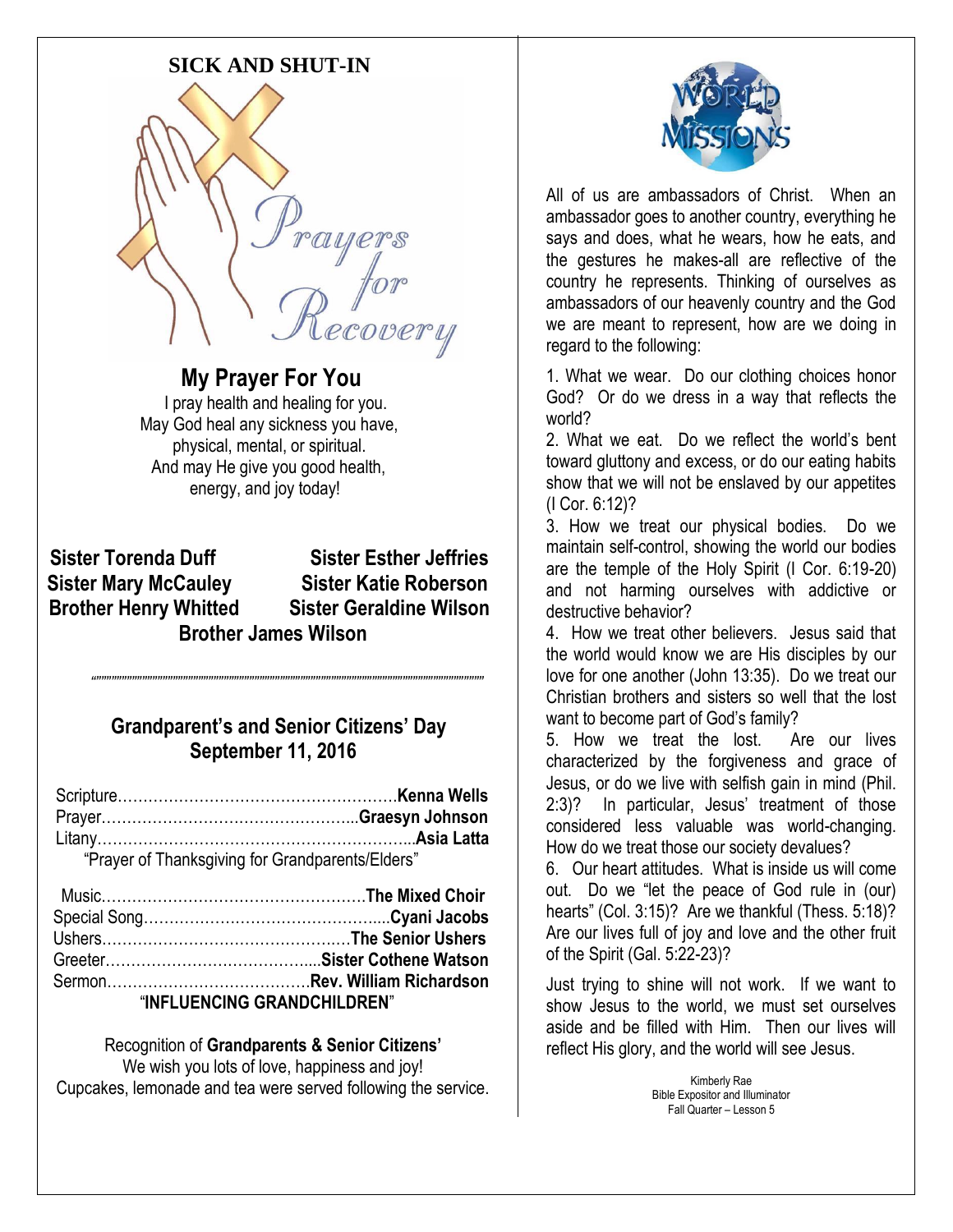#### **REV. WILLIAM RICHARDSON Welcome Back!**



We hope that you received much needed rest and enjoyment in whatever you did while on vacation. Now that you have rested we pray that you have a renewed mind to teach, preach, counsel your congregation as you have for thirty years. God has given you good health, knowledge and power to continue your commitment to this congregation. Thank you for being a light for all of First Community.

> Guest Pastors and speaker while **Rev. Richardson** was on vacation were:

"""""""""""""""""""""""""""""""""""""""""""""""""""""""""""""""""""""""""""""""""""""""""""""""""""""""""""""""

August 14, 2016 **Sister Cherba Torain** – Presiding



**Rev. Raymond Watkins** Associate Pastor at Union Baptist Sermon: "I CAN HAVE IT ALL"  $\label{prop:main}$ 

> August 21, 2016 **Decon Lloyd Roberson** - Presiding



**Rev. George Ashby** Associate Pastor at Union Baptist Church Sermon: "I AM A LIVING TESTIMONY"

#### August 28, 2016 **Deacon Elizabeth Mayo** – Presiding



**Sister Cherba Torain** First Community Baptist Church Sermon: "HOW DO YOU WORSHIP GOD?"

First Community is grateful to these Pastors and our own member for worshipping and preaching God's Word to us. Thank you! """""""""""""""""""""""""""""""""""""""""""""""""""""""""""""""""""""""""



*First Community worshiped with Victory In Jesus Ministries on July 20, 2016, in celebration of their Annual Founder's Week and Church Anniversary. Rev. William Richardson delivered the sermon, "From the First Day Until Now." Victory In Jesus Ministries celebrated 20 years of Restoring Lives through victorious living. The pastor is, Rev. Marcus J. Morrow. The first lady is, Sister Marinda Morrow. First Community choir, ushers and members accompanied the pastor.*

*First Community worshiped with Lee's Chapel Missionary Baptist church on September 15, 2016 for their annual revival. Rev. William Richardson delivered the sermon, "Because It's In Him." First Community choir, ushers and members accompanied the pastor. The pastor of Lee's Chapel Baptist Church is Rev. T. E. Taylor.*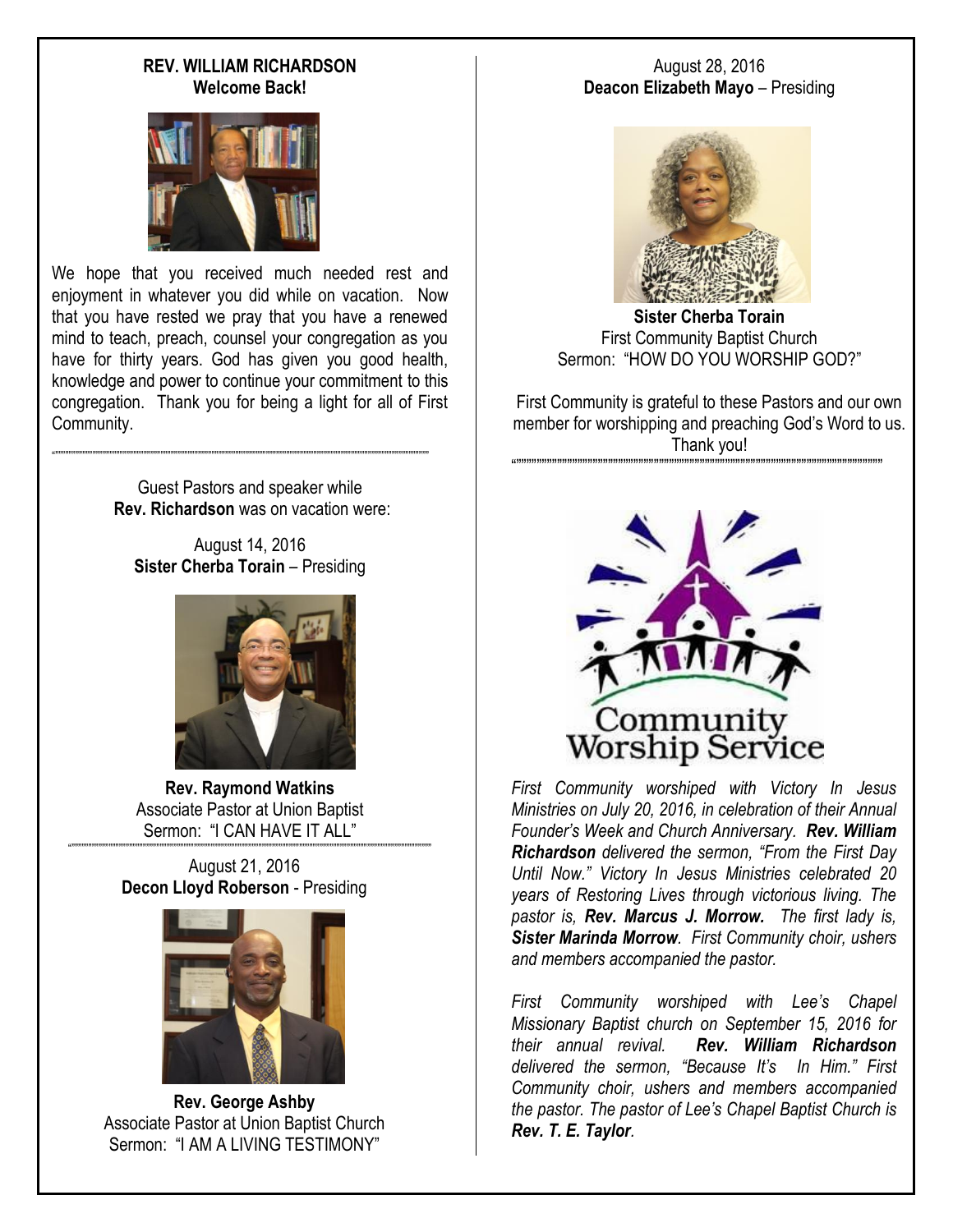

Qualifications to Vote

To register to vote and vote in a North Carolina county, a person must meet the following qualification:

- Must be a U.S. citizen
- Must be a resident of the county, and prior to voting in an election, must have resided at his or her residential address for at least 30 days prior to the date of the election.
- Must be at least 18 years old, or will be at the time of the next general election, or be as least 16 years old and understand that you must be at least 18 years old on Election Day of the general election in order to vote.
- Must not be serving a sentence for a felony conviction (including probation or on parole). If previously convicted of a felon, the person's citizenship rights must be restored. Citizenship and voting rights are automatically restored upon completion of the sentence. No special document is needed.
- Must rescind any previous registration in another country or state.

# General Election Calendar:

Oct. 14 – Voter registration deadline [\(register to vote\)](http://ncvoterguide.org/register/index.php)

Oct. 20 – Early voting and same-day registration begin [\(find an early voting](http://vt.ncsbe.gov/ossite/)  [site in your county\)](http://vt.ncsbe.gov/ossite/)

Nov. 1 – Deadline to [request an absentee ballot](http://www.ncsbe.gov/Voting/Absentee-Voting)

Nov. 5 – Early voting and same-day registration end

**NOV. 8 – ELECTION DAY** (Polls open 6:30 a.m. – 7:30 p.m.)

[Find your polling place.](http://enr.ncsbe.gov/pollingplace_search/)

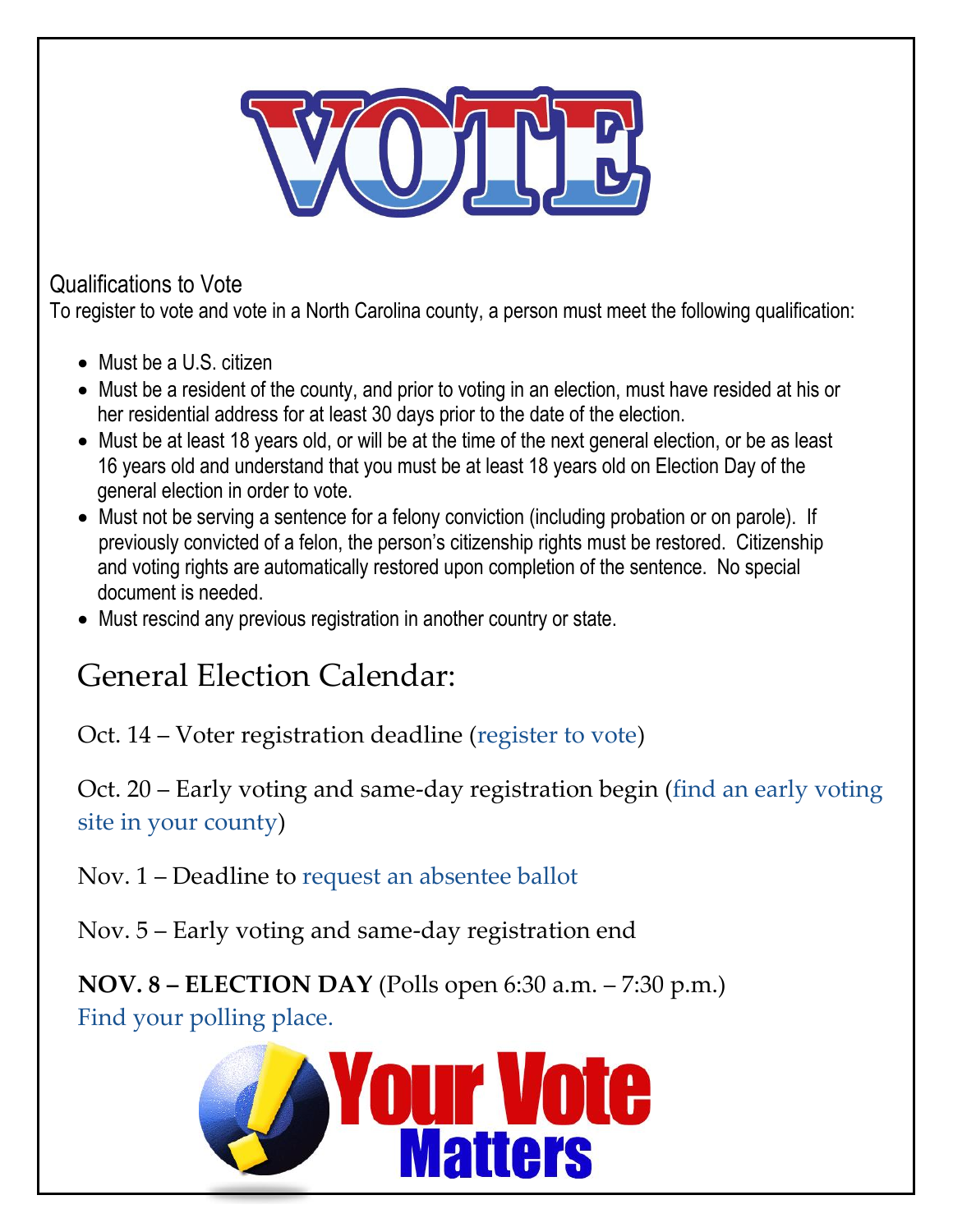

### *AAA CAROLINAS FOUNDATION FOR TRAFFIC SAFETY*

*The use of electronic devices has become the most well-known and common source of distraction for drivers, which is why AAA Carolinas is reminding all motorists to disconnect and drive. These distractions could endanger drivers, passengers, or others sharing the road, such as bicyclists or pedestrians.*

*"While we've made some progress in the past few years by raising awareness about risky driving behaviors, distraction continues to be a contributing factor to deaths and injuries on our Carolina roadways," said Dave Parsons, President and CEO of AAA Carolinas. "We all have a responsibility to avoid dangerous distractions while driving."*

*Distractions were responsible for vehicle crashes leading to 3,179 deaths and 431,000 injuries in 2014, according to the most recent data provided by the National Highway Traffic Safety Administration.*

*Text messaging behind the wheel is one of the riskiest behaviors a driver can do as it involves manual, visual, and mental distraction simultaneously. Any kind of cell phone use can be risky. There is a public misconception that using a hands-free cell phone reduces risk but research states otherwise.*

*The AAA Foundation for Traffic Safety recently completed groundbreaking research finding that mental distraction by itself dangerously affects behind the wheel. The research showed that hands-free features, increasingly common in new vehicles, are actually among the most mentally distracting. Just because a drivers' eyes are on the road and hands are on the wheel does not mean that they are safely focusing on driving.*

## *AAA'S TOP 10 TIPS TO AVOID DISTRACTED DRIVING*

- *1. Fully focus on driving and don't allow any activity to divert your attention. Actively scan the road, use your mirrors and watch out for pedestrians and cyclist.*
- *2. Store loose items that could roll around in the car, so you don't feel tempted to reach for them on the floor or the seat.*
- *3. Make adjustments before your drive. Address vehicle systems like your GPS, seats, mirrors, climate controls and sound systems before hitting the road. Decide on your route and check traffic conditions ahead of time.*
- *4. Finish dressing and personal grooming at home-before you get on the road.*
- *5. Snack smart, if possible, eat meals or snacks before or after your trip, not while driving.*
- *6. Secure children and pets before getting underway. If they need your attention, pull off the road safely to care for them. Reaching into the back seat can cause you to lose control of the vehicle.*
- *7. Don't use cell phones while driving-handheld or hands-free except in absolute emergencies. Never use text messaging, email functions, video games or the internet with a wireless device, including those built into the vehicle, while driving.*
- *8. If you have passengers, enlist their help so you can focus safely on driving.*
- *9. If another activity demands your attention, instead of trying to attempt it while driving, pull off the road and stop your vehicle in a safe place. To avoid temptation, power down or stow devices before heading out.*
- *10. As a general rule, if you cannot devote your full attention to driving because of another activity, it's a distraction. Take care of it before or after your trip, not while driving behind the wheel.*

*-Tiffany Wright, Public Relations Manager*

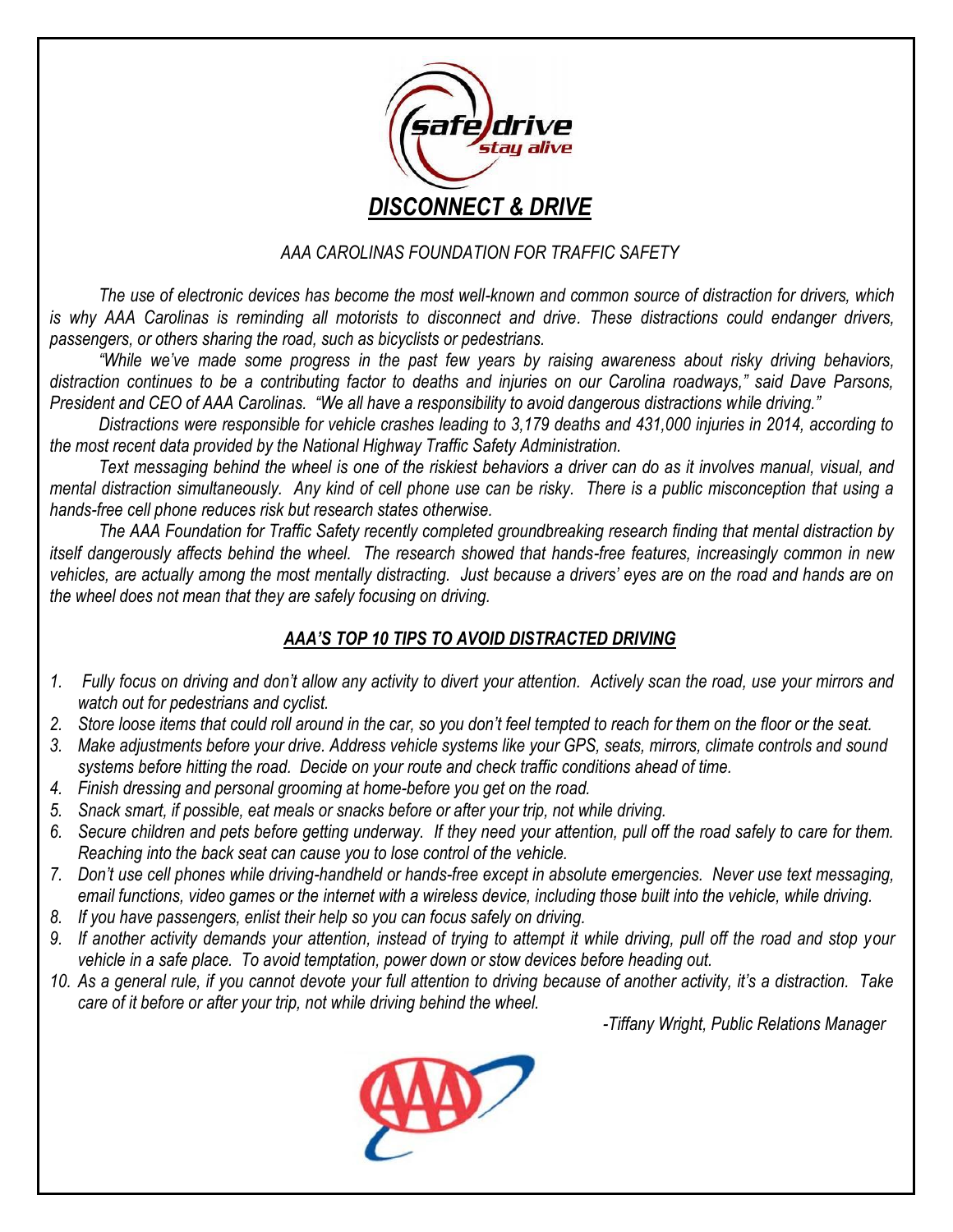# **CHURCH NEWS**

# **CONGRATULATIONS HAPPY RETIREMENT**

#### **Shirley Byrd**



 Congratulations to **Deaconess Shirley Byrd** on her recent retirement. **Sister Byrd** has been in the workforce for about fifty years. After working at AKG of America in Mebane for twelve years, Sister Byrd retired on June

29, 2016.

 **Sister Byrd** became a member of First Community in October 1993. She serves faithfully as a Deaconess, Supervisor of the **Doris Richardson** Senior Missionary Circle, member of the Senior Choir, the Senior Usher Board and interim Sunday School teacher. **Sister Byrd** loves her church and is often the first to volunteer when there is a call for service at First Community. She is a practicing Christian, always praying and working on improving her life. **Sister Byrd** is an inspiration to us all as we strive to improve our spiritual life.

#### **Larry Pettiford**



 Congratulations to **Brother Larry Pettiford** who retired from Orange **Public Transportation. Brother Larry** has worked as a driver for twenty three years. **Larry** retired in

March 2016. I am sure he will be missed at Orange Public Transportation, but we look forward to him using his extra time and talents at First Community.

 **Brother Pettiford** has been a member of First Community since 1989. He is the President of the Male Chorus, serves on the Missionary Circle, sings in the Mixed Choir and serves as a Senior Usher. **Larry** has been a faithful, constant presence at First Community and it is a rare Sunday when he is not present for worship service.

**Karen McGee**



# """"""""""""""""""""""""""""""""""""""""""""""""""""""""""""""""""""""""""""""""""""""""""""""""""""""""""""""""""""""""""""""""""""""""""""""""""""""""""""""""""""" **MISSIONARY PROJECT**

On July 7<sup>th</sup> 2016, Sister Karen McGee journeyed with the Manness Mission Projects to Les Caynes, Haiti. New Brook Missionary Church in Roxboro, NC recruited Sister McGee to help build a Christian Education Center for the deaf in Haiti.

 First Community and the **Doris Richardson** Senior Missionary Center donated money to help with this project. Per **Sister McGee**, she did not know what to expect on this journey. She was aware that the purpose of this trip was to build the foundation for a school for the Christian Education for the Deaf, but was unprepared for how this experience would change her life. **Sister McGee** worked with a variety of people including the Haitians, Jamaicans, French speaking and those who could not speak or hear. All

worked together, towards one common goal, to build the foundation for the school by making rebar, mixing concrete, moving rocks and carrying mixed concrete and water. "Everyone worked so well together that you could feel the love in the air. Church services were held and you could see and feel the blessing of the Lord there," said **Sister McGee**.

 Sadly **Sister McGee's** brother passed while she was in Haiti. She was feeling overwhelmed so people there and her fellow missionaries started a prayer circle to comfort her.

**Sister McGee** said she went to build a foundation for the school, but felt when she returned on July 17<sup>th</sup>, her life had changed. She experienced God opening up her heart and feels this experience has changed her life forever.

 While interviewing **Sister McGee**, she kept trying to redirect the focus on the Manness Mission Projects and the building of the Christian Education Center for the Deaf. **Sister Karen** recently joined the Senior Missionaries and I can see she is already truly a missionary at heart.

First Community Missionary Baptist Church